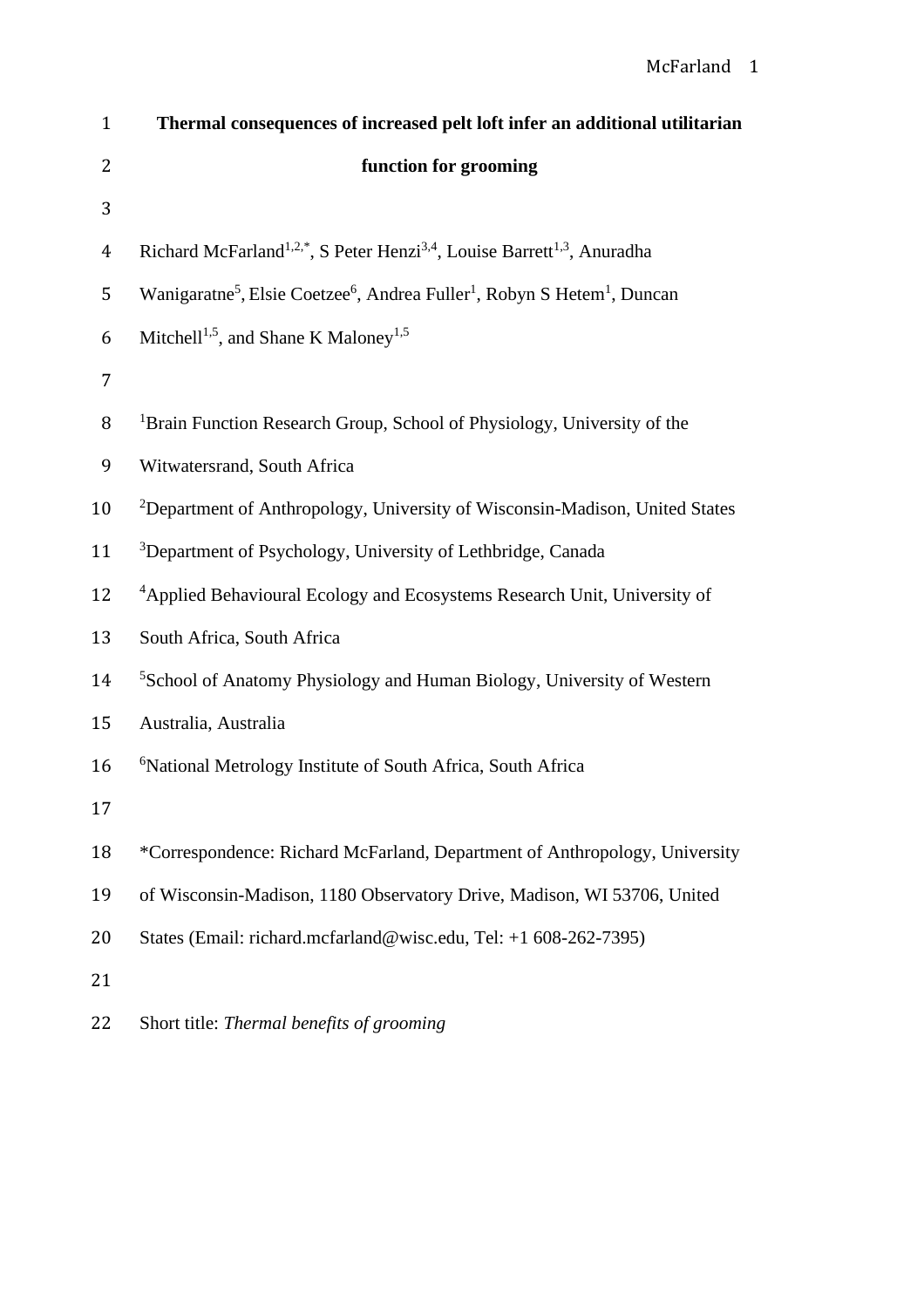#### **ABSTRACT**

 A strong case has been made that the primary function of grooming is hygienic. Nevertheless, its persistence in the absence of hygienic demand, and its obvious tactical importance to members of primate groups, underpins the view that grooming has become uncoupled from its utilitarian objectives and is now principally of social benefit. We identify improved thermoregulatory function as a previously unexplored benefit of grooming and so broaden our understanding of the utilitarian function of this behavior. Deriving the maximum thermal benefits from the pelt requires that it be kept clean and that the loft of the pelt is maintained (i.e., greater pelt depth), both of which can be achieved by grooming. In a series of wind-tunnel experiments, we measured the heat transfer characteristics of vervet monkey (*Chlorocebus pygerythrus*) pelts in the presence and absence of backcombing, which we used as a proxy for grooming. Our data indicate that backcombed pelts have improved thermal performance, offering significantly better insulation than flattened pelts and, hence, better protection from the cold. Backcombed pelts also had significantly lower radiant heat loads compared to flattened pelts, providing improved protection from radiant heat. Such thermal benefits therefore furnish grooming with an additional practical value to which its social use is anchored. Given the link between thermoregulatory ability and energy expenditure, our findings suggest that grooming for thermal benefits may be an important explanatory variable in the relationship between levels of sociability and individual fitness.

*Keywords*: Fitness; Heat transfer; Pelt characteristics; Sociability;

Thermoregulation, Vervet monkeys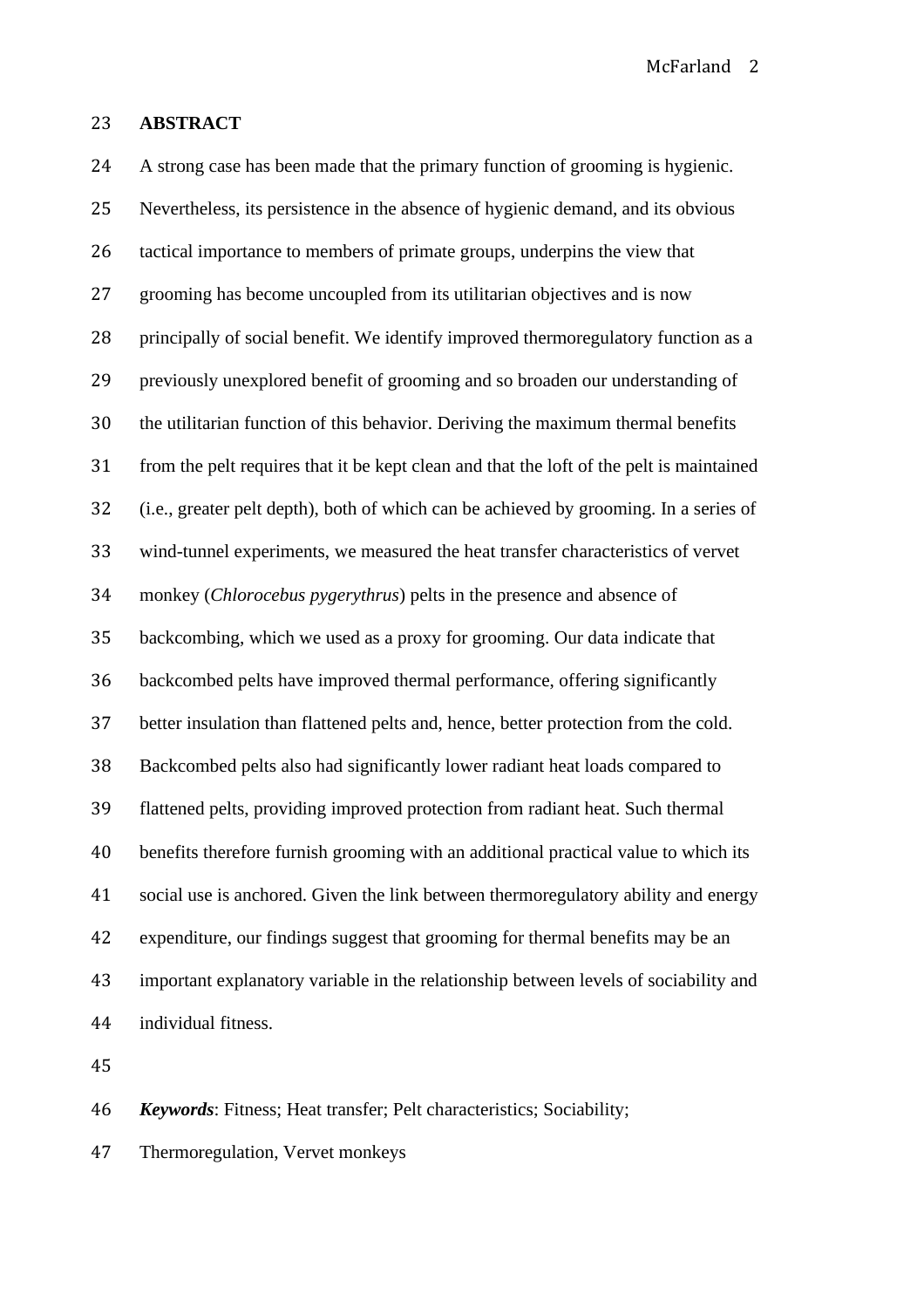### **INTRODUCTION**

 Allogrooming is the most extensively studied social behavior in nonhuman primates [Henzi & Barrett, 1999], and clearly serves a hygienic function: there is a positive correlation between grooming rates and parasite load, body regions of higher parasite infestation, and geographic regions of high parasite risk [Hutchins & Barash, 1976; Barton, 1985; Saunders, 1988; Ichirou & Takefushi, 1993; Akinyi et al., 2013; Grueter et al., 2013]. As increased parasite infestation can reduce fitness [Lehmann, 1993], this hygienic utilitarian function of grooming is often cited as the selection pressure that led to its evolution [Hutchins & Barash, 1976; Barton, 1985; Saunders, 1988; Ichirou & Takefushi, 1993; Akinyi et al., 2013; Grueter et al., 2013]. But evidence that grooming takes place in the absence of parasite infestation [Sparks, 1967], and at rates higher than one would expect for hygienic purposes alone [Dunbar & Sharman, 1984; Dunbar & Schultz, 2010; but see Grueter et al., 2013], has led to the view that grooming among primates has been decoupled from hygiene, so that its principal value now lies in social mediation. There is, however, another possible benefit; that grooming enhances the thermoregulatory capacities of the pelt and can thereby maintain a utilitarian value of grooming in the absence of significant ectoparasite load. The conductive and reflective properties of mammalian pelts affect the amount of heat transferred to and from the body, reducing heat loss in cool conditions, and preventing heat gain in hot conditions. The reduction in heat loss in the cold lowers the energetic demands of autonomic thermoregulatory processes, while the reduction in radiant heat gain reduces the water requirements of thermoregulation [Scholander et al., 1950]. Air is a better insulator than the fibers making up fur, and the more air that is trapped, the better the insulation.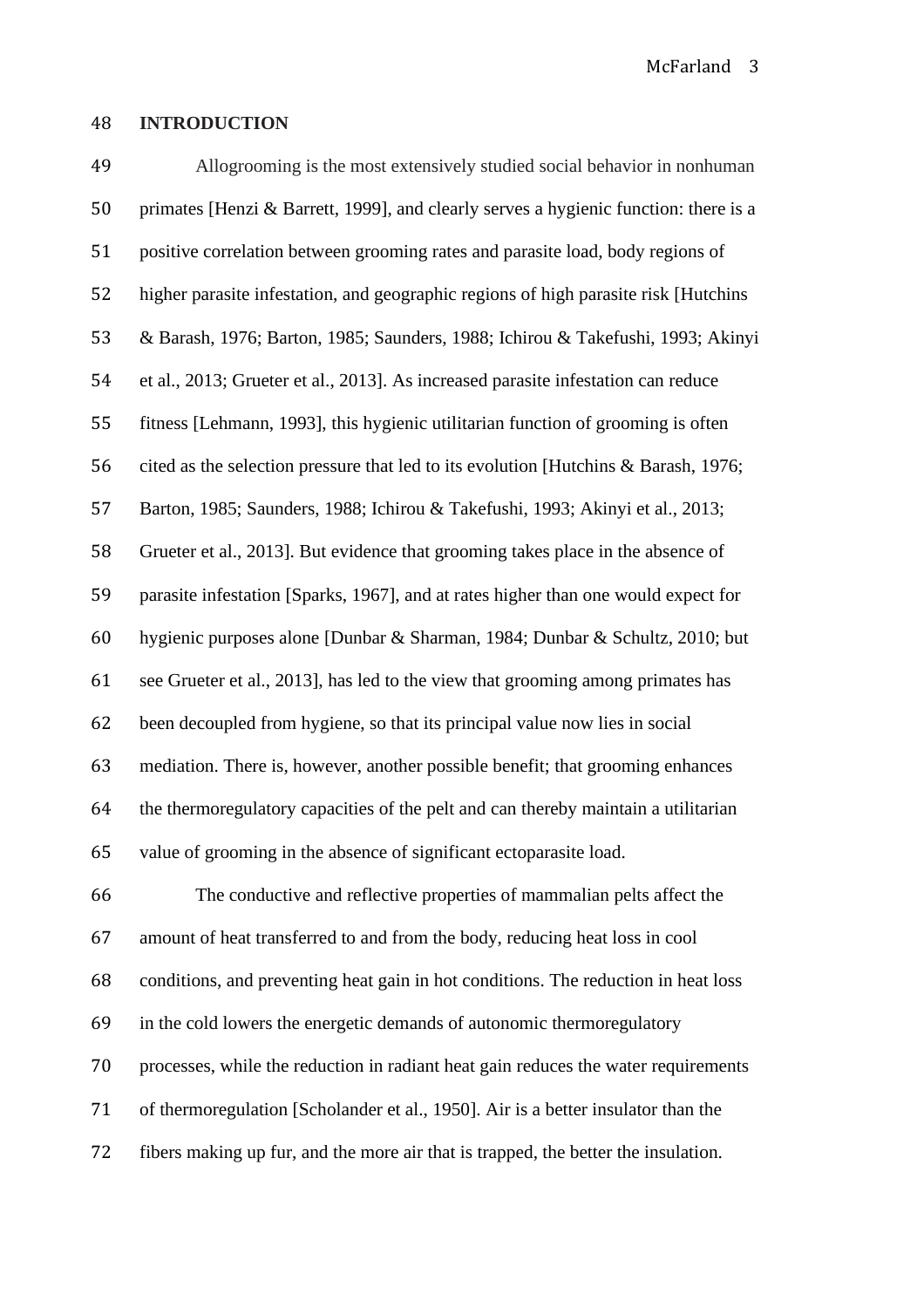McFarland 4

 Deeper pelts (i.e., those with a greater loft) trap a thicker layer of air and provide both better insulation compared to shallower pelts, and can reduce the heat load from solar radiation [Schmidt-Nielsen, 1997].

 Deriving the maximum thermal benefits from the pelt requires it to be kept clean, and that the loft of the fur is maintained. Grooming involves the removal of dirt and ectoparasites [Hutchins & Barash, 1976], and the untangling of fibers, making it an obvious way to achieve loft. Additionally, the backcombing that characterizes grooming can augment the effectiveness of piloerection, in species with this capability, both by removing dirt and by mechanically distributing sebum along the hair shaft, which increases both loft and shine (and therefore spectral reflectance: [Robbins, 2012]).

84 Here, we test the hypothesis that increased loft promotes thermoregulatory efficiency. Specifically, we predict that the increased loft associated with the backcombing of the pelt will increase total insulation (i.e., protection from the cold) and reduce the heat load from radiation (i.e., protection from the heat), when compared to flattened pelts.

### **METHODS**

 This research complied with protocols approved by the University of the Witwatersrand Animal Ethics Screening Committee and adhered to the legal requirements of South Africa and Australia, and the American Society of Primatologists (ASP) principles for the ethical treatment of nonhuman primates. We collected pelts from seven adult vervet monkeys that died of natural causes in the Eastern Cape, South Africa. All pelts were collected within a few hours of death, and were tanned by a taxidermist. Circular samples were cut from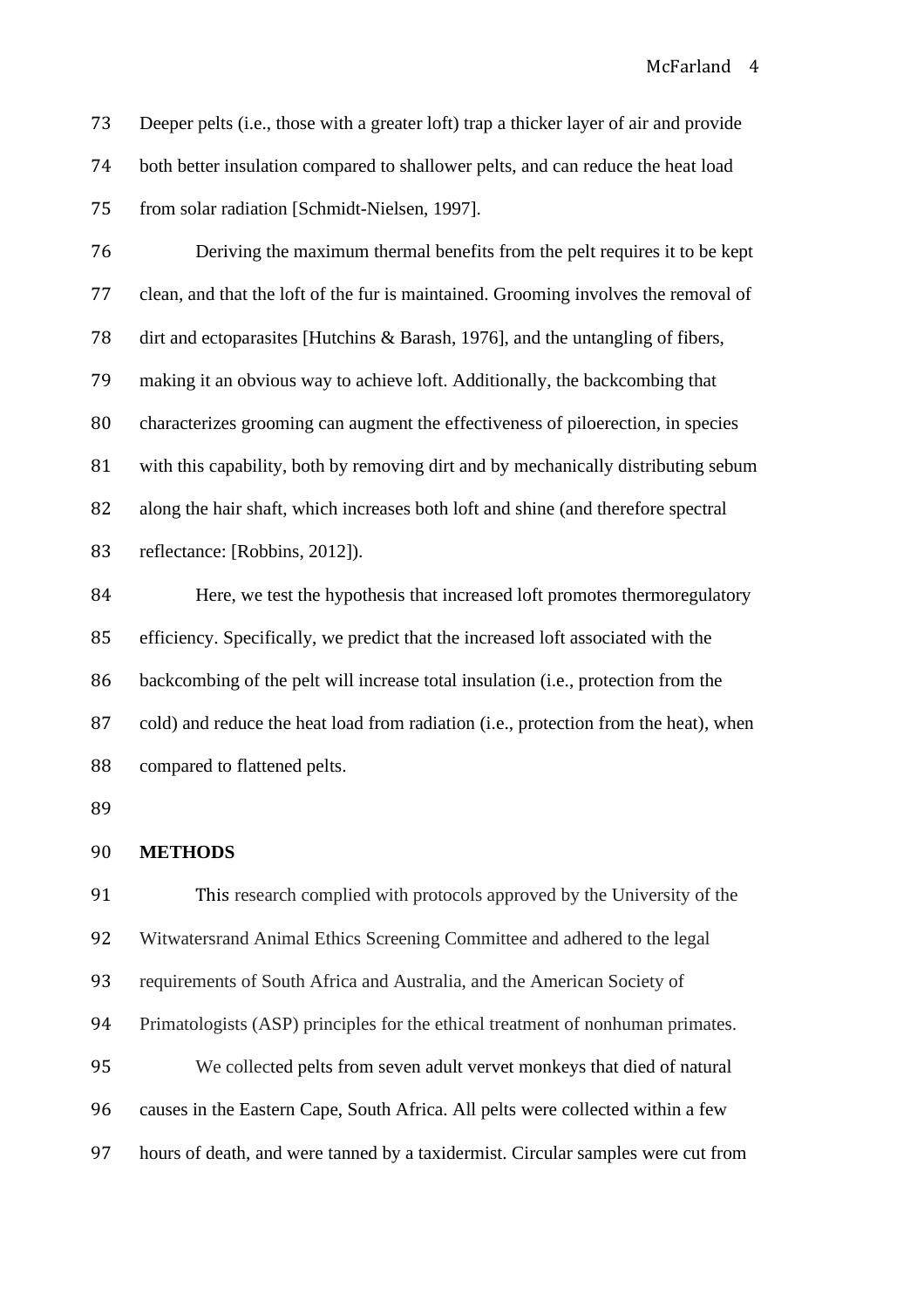the mid-dorsal region of each pelt, with a diameter of 120 mm. The reflectance of the pelt samples was measured by the spectrophotometric facilities at the National Metrology Institute of South Africa, Pretoria. The pelts were then shipped to the wind-tunnel laboratory at the University of Western Australia (CITES permit number: PWS2013-AU-000035) where their heat transfer characteristics were measured following established techniques [Maloney & Dawson, 1995; Dawson & Maloney, 2004; Hetem et al., 2009]. Specifically, we calculated each pelt's total insulation (combined pelt and air boundary layer insulation), the proportion of radiation that was reflected by the pelt, radiation penetrance, the distance from the skin that radiation penetrated, and the radiant heat load at the skin surface (Fig. 1) -- Fig.1 here -- **Spectral reflectance** A double beam spectrophotometer (Hitachi, model U-3400), with a

bandwidth of 2 nm and geometry of normal/diffuse (0/d), was used to measure the

reflectance of the samples in 5 nm bands from 250 to 2500 nm, in both the

backcombed and flattened conditions. The measurements were repeated at three

sites, evenly spaced across each pelt sample. The measurements were made

against a calibrated, matt white Spectralon reflectance standard.

 Total reflectance to the radiation source used in the wind tunnel experiments (see below) was calculated by integrating the reflectance measured in

each 50nm waveband with the relative spectral power of the radiation source in

each waveband as measured by the spectrophotometric facilities of the Australian

Broadcasting Corporation at Gore Hill, New South Wales, Australia. The total

reflectance was used to calculate the amount of incident radiation that was either

absorbed or reflected by the pelt in the wind tunnel.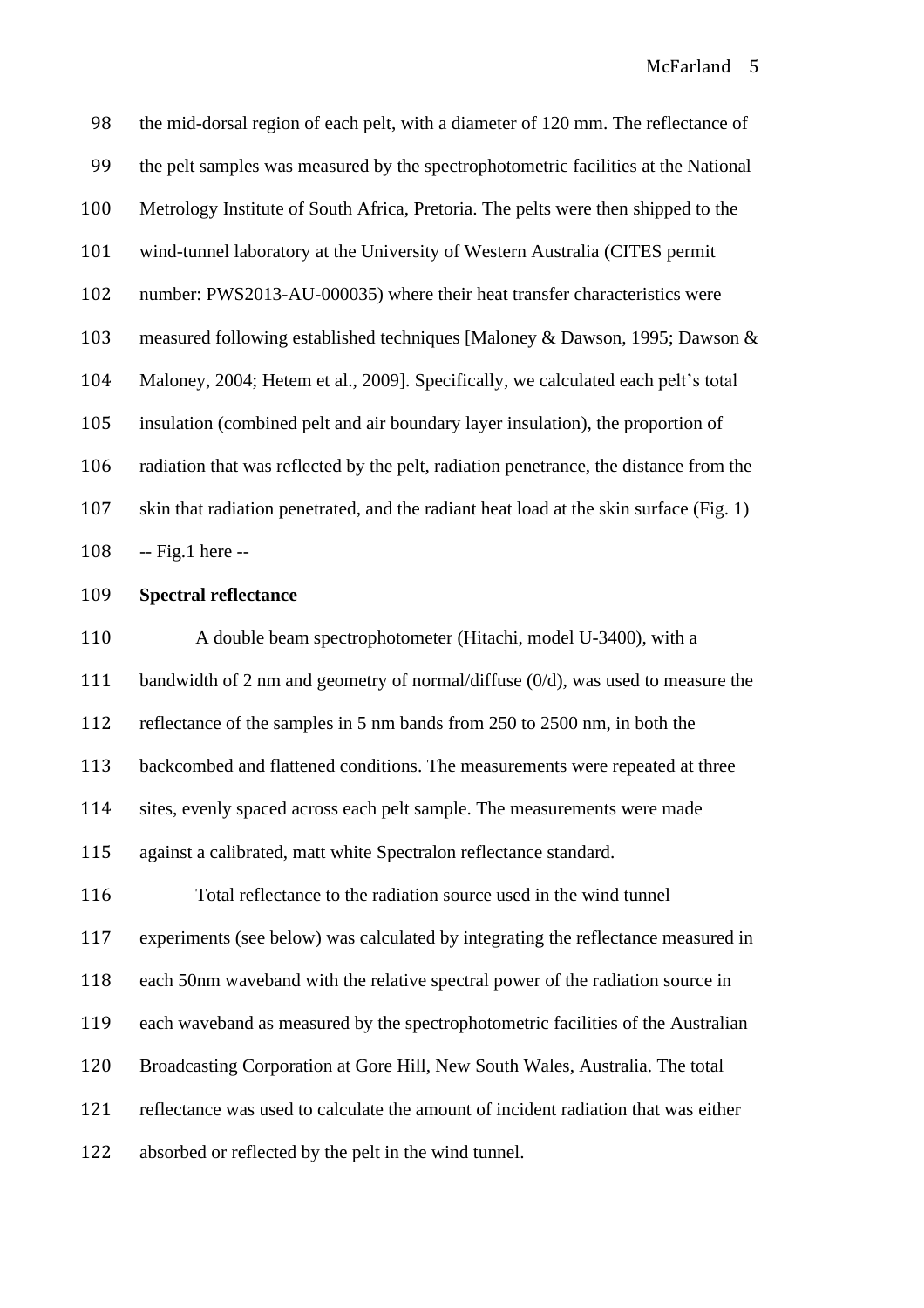## **Thermal insulation**

| 124 | In a temperature-controlled room (air temperature $21-22$ °C), the pelt                    |
|-----|--------------------------------------------------------------------------------------------|
| 125 | samples were mounted, hair upwards, on the upper surface of a temperature-                 |
| 126 | controlled metal plate (100 mm diameter), maintained at 37 $^{\circ}$ C via a temperature- |
| 127 | controlled water bath (Isotemp 5150, Fisher Scientific Inc., Pittsburgh, U.S.A.). A        |
| 128 | 20x30 mm heat flux transducer (model HA13-18-10P, Thermonetics Corporation,                |
| 129 | U.S.A.) was embedded in the upper surface of the plate. The heat flux transducer           |
| 130 | was calibrated using a certified thermal blanket of known thermal conductance              |
| 131 | (National Institute of Standards and Technology, U.S.A.). Voltage output from the          |
| 132 | heat flux transducer was recorded using an analog/digital (A/D) converter                  |
| 133 | (Datataker 500, Data Electronics, Australia). The samples were set inside a                |
| 134 | rectangular glass wind tunnel that allowed laminar-flow wind to pass over the pelt         |
| 135 | surface in a cranial-caudal direction. Wind speed was measured 20 mm above the             |
| 136 | pelt surface using a thermoanemometer (Schiltknecht 39400, Technical &                     |
| 137 | Scientific Equipment Co., Melbourne, Australia) and maintained at $1 \text{ m.s}^{-1}$ by  |
| 138 | adjusting the power supplied to a fan driving air through the tunnel.                      |
| 139 | Air temperature $(T_a)$ , plate temperature $(T_p)$ , skin surface temperature $(T_s)$     |
| 140 | and fur surface temperatures $(T_f)$ were measured using copper/constantan (Type-          |
| 141 | T) thermocouples (0.7 mm diameter). Thermocouple outputs were referenced                   |
| 142 | against an isothermal block (Datataker, Data Electronics, Australia) and recorded          |
| 143 | on the A/D converter mentioned above. The thermocouples were individually                  |
| 144 | calibrated against a certified (National Association of Testing Authorities,               |
| 145 | Australia) mercury-in-glass thermometer to an accuracy of 0.1 $^{\circ}$ C. Two            |
| 146 | thermocouples mounted near the inlet of the wind tunnel measured $T_a$ . Two               |
| 147 | thermocouples mounted directly onto the hot plate surface beside the embedded              |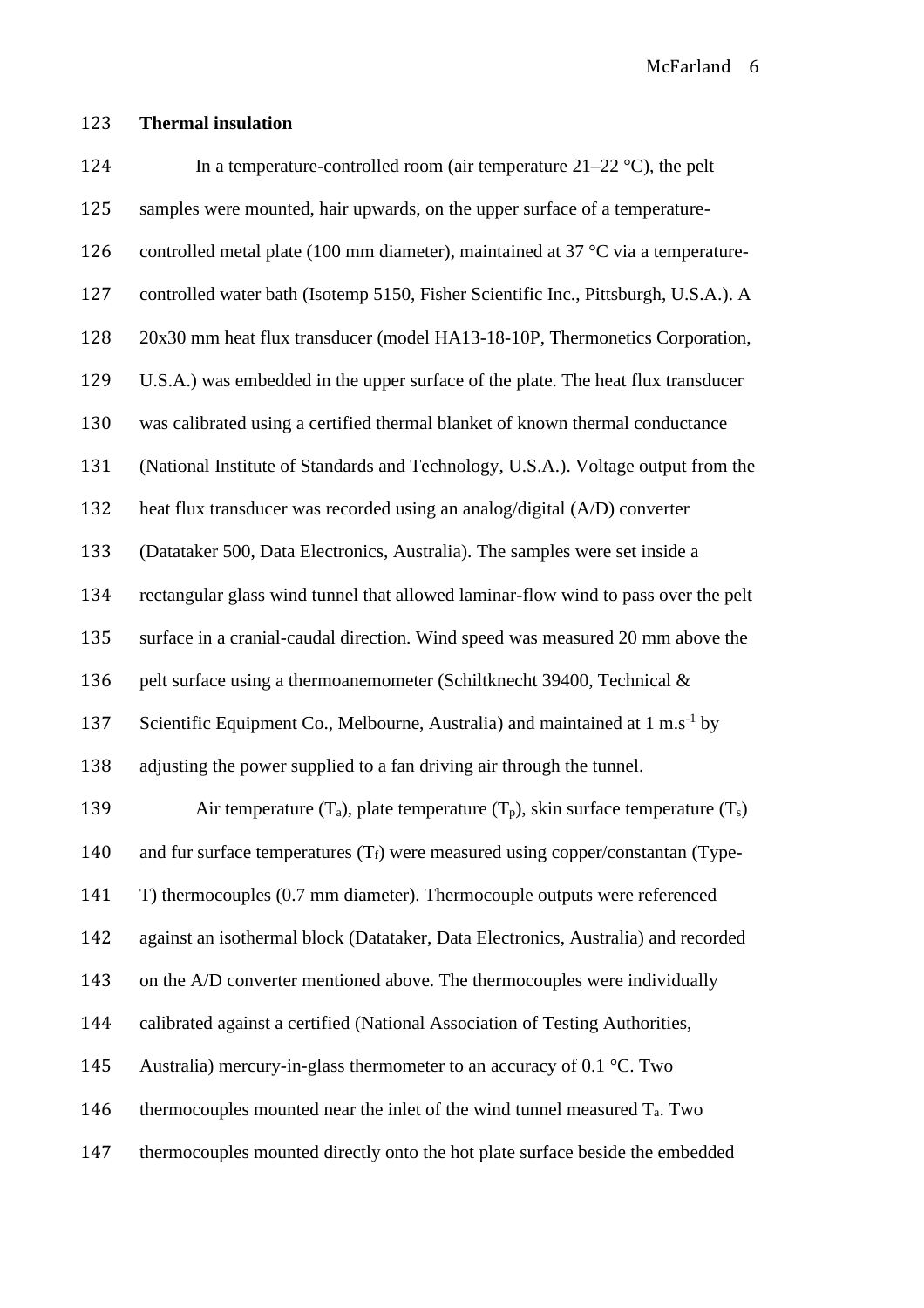| 148 | heat flux transducer measured $T_p$ . Two thermocouples that were fed to the                                                              |  |  |  |  |  |
|-----|-------------------------------------------------------------------------------------------------------------------------------------------|--|--|--|--|--|
| 149 | hair/skin interface through oblique holes from beneath the skin measured $T_s$ . Two                                                      |  |  |  |  |  |
| 150 | thermocouples mounted on the outer fur surface on flexible wires, avoiding                                                                |  |  |  |  |  |
| 151 | compression, were used to measure Tf.                                                                                                     |  |  |  |  |  |
| 152 | Once room temperature, water bath temperature, wind tunnel temperatures,                                                                  |  |  |  |  |  |
| 153 | and wind speed had stabilized $(\sim 2 \text{ h})$ , thermocouple temperatures and heat flow                                              |  |  |  |  |  |
| 154 | were recorded for 30 min. Mean values across this period were then used to                                                                |  |  |  |  |  |
| 155 | calculate pelt insulation ( $m^2$ °C.W <sup>-1</sup> ) following the equation: I <sub>p</sub> =(T <sub>s</sub> -T <sub>a</sub> )/Q, where |  |  |  |  |  |
| 156 | Q is the heat flow $(W.m^{-2})$ through the pelt as measured by the transducer. The                                                       |  |  |  |  |  |
| 157 | contribution of the air boundary layer to total insulation was obtained from                                                              |  |  |  |  |  |
| 158 | calculations of fur insulation I <sub>f</sub> = $(T_s - T_f)/Q$ and air boundary layer insulation                                         |  |  |  |  |  |
| 159 | $I_{ab} = (T_f - T_a)/Q$ . All measurements were made on each pelt in both the backcombed                                                 |  |  |  |  |  |
| 160 | and flattened conditions.                                                                                                                 |  |  |  |  |  |
| 161 | <b>Radiant heat load</b>                                                                                                                  |  |  |  |  |  |
| 162 | The average depth to which radiation penetrates can be calculated from                                                                    |  |  |  |  |  |
| 163 | measures of incident radiation, heat load beneath the skin, coat reflectance, and                                                         |  |  |  |  |  |
| 164 | coat insulation [Hutchinson & Brown, 1969; Walsberg et al., 1978; Maloney &                                                               |  |  |  |  |  |
| 165 | Dawson, 1995]. The measurements described above were repeated while the pelt                                                              |  |  |  |  |  |
| 166 | surface was exposed to a simulated solar radiant heat load (ARRI daylight 575 W,                                                          |  |  |  |  |  |
| 167 | equipped with a 575 W metal halide lamp, DM1575, ILC Technology) delivered                                                                |  |  |  |  |  |
| 168 | through a 100 mm diameter hole in a cover of aluminium foil on the glass pane                                                             |  |  |  |  |  |
| 169 | that formed the top of the wind tunnel. The aluminium foil prevented any short or                                                         |  |  |  |  |  |

long wave radiation (from the lamp itself, or the hot lamp body, respectively)

heating the wind tunnel. The lamp emits a similar relative spectral distribution of

172 radiation in the visible spectrum to that of the solar spectrum [Maloney &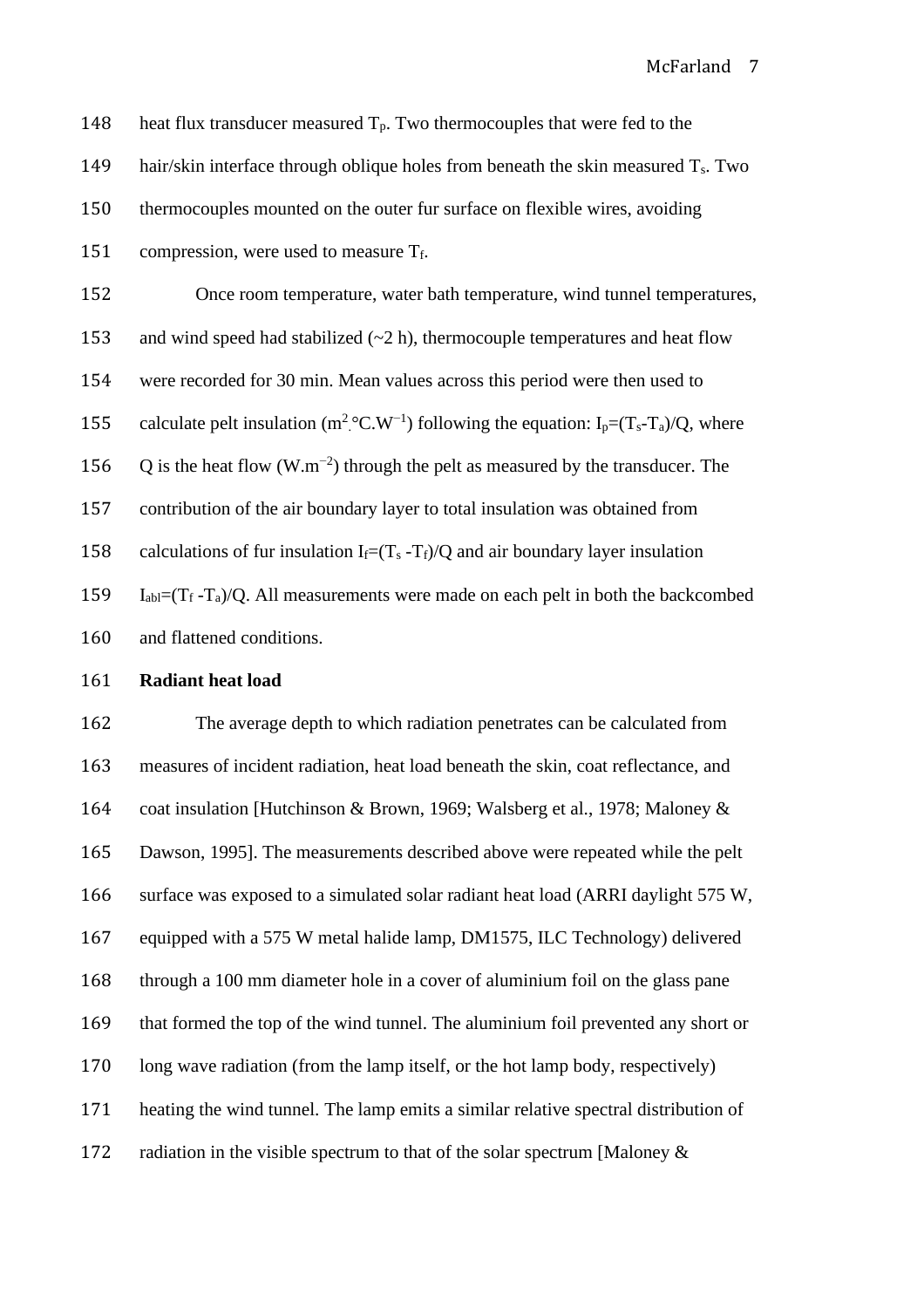Dawson, 1995; Dawson & Maloney, 2004].

 The incident radiation on the pelts was measured at the level of the pelt surface with a radiometer (Model 8-48, Eppley Laboratory, Rhode Island, U.S.A.) 176 and averaged 563 W.m<sup>-2</sup> at the top of the flattened pelts and 671 W.m<sup>-2</sup> at the top of the backcombed pelts.

 The heat load from radiation at the skin level was then calculated by subtracting the heat flow through the pelt exposed to radiation from the heat flow without radiation. That heat load was then expressed as a proportion of the radiant heat load by dividing the heat load from radiation by the incident radiation; a value that expresses the proportion of incident radiation that acts as a heat load at the 183 skin. Due to difficulties in exactly matching  $T_p$  and  $T_a$  between the trials with and 184 without radiation, the heat flow without radiation was adjusted to the exact  $T_p$  and  $T_a$  conditions that existed during the radiation trial. These adjustments were 186 calculated by dividing the temperature gradient between  $T_p$  and  $T_a$  that existed when the pelt was exposed to radiation, by the insulation provided by the entire sample (from plate to air) that was measured in the no-radiation condition. The adjustment was generally no more than a few percent of the heat flow. The average level of the coat to which radiation penetrated before being

 absorbed was calculated by assuming that radiation that was not reflected from the pelt penetrated to an average level, z, within the coat. Because the resultant heat flows to either the skin or to the environment in proportion to the insulation in each direction, z was calculated as a proportion of pelt insulation, and converted to distance by multiplying by coat depth [Maloney & Dawson, 1995; Hetem et al., 2009].

**Pelt conditions**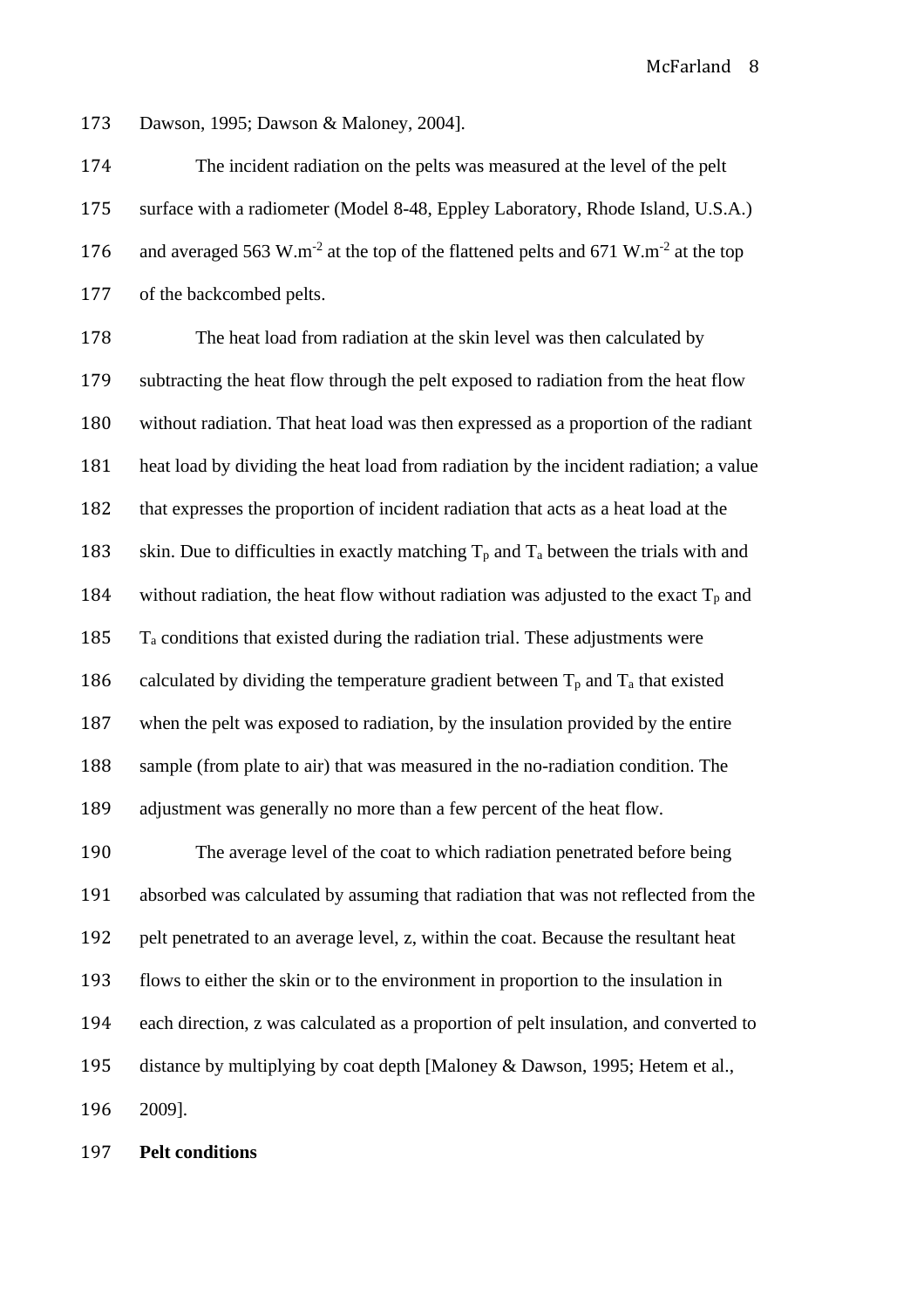| 198 | All heat transfer measurements were made on each pelt in both the                          |
|-----|--------------------------------------------------------------------------------------------|
| 199 | backcombed and flattened conditions. For the backcombed condition, the fur was             |
| 200 | combed backwards (50 strokes). For the flattened condition, the fur was combed             |
| 201 | flat (50 strokes). Our backcombed condition represents a pelt in its typical form,         |
| 202 | and was our proxy for the intrinsic loft associated with a groomed pelt. The               |
| 203 | flattened condition represents the reduced loft associated with an ungroomed pelt.         |
| 204 | Insofar as our pelts were free of dirt and ectoparasites, and were not matted, our         |
| 205 | measure of the ungroomed condition was highly conservative; a complete absence             |
| 206 | of grooming would not only reduce pelt loft, but would also allow it to become             |
| 207 | matted, and infiltrated with dirt and ectoparasites.                                       |
| 208 | In both conditions, the depth of each pelt was calculated by averaging three               |
| 209 | caliper measurements made at points evenly spaced across each sample (Table 1).            |
| 210 | Descriptive statistics are presented as means and standard deviations. The heat            |
| 211 | transfer characteristics of backcombed and flattened pelts were analysed using             |
| 212 | two-tailed paired sample t-tests. Significance was set a $P < 0.05$ .                      |
| 213 | $-$ Table.1 here $-$                                                                       |
| 214 |                                                                                            |
| 215 | <b>RESULTS</b>                                                                             |
| 216 | Backcombed pelts were significantly deeper than flattened pelts (paired t-                 |
| 217 | test: t=14.7, $df=6$ , P<0.001) and had significantly more total insulation than           |
| 218 | flattened pelts ( $t=8.20$ , $df=6$ , $P<0.001$ ); a consequence of significantly better   |
| 219 | insulation from the fur ( $t=12.80$ , $df=6$ , P<0.001), with no significant difference in |
| 220 | the insulation provided by the air boundary layer (t=1.92, df=6, P=0.10; Table 1).         |
| 221 | There was no significant difference in the proportion of incident radiation                |
| 222 | that was reflected by the backcombed and flattened pelts (t=1.8, df=6, P=0.12),            |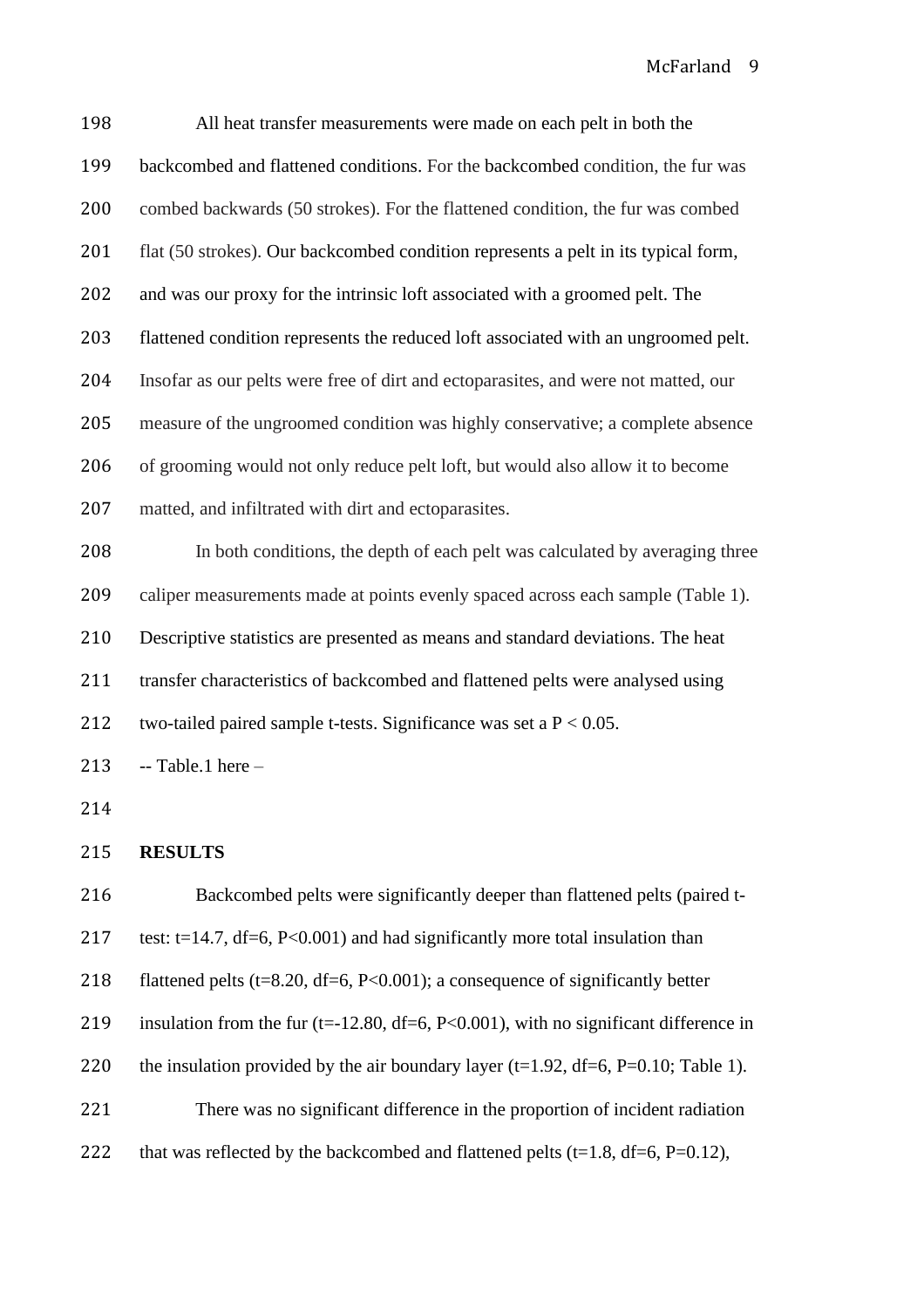and therefore the pelt in both conditions absorbed the same proportion of incident radiant heat. Although radiation penetrated significantly deeper in to the 225 backcombed pelts than the flattened pelts  $(t=3.1, df=6, P=0.02)$ , the backcombed pelts were nearly six times as deep as the flattened pelts, resulting in radiation 227 being absorbed further from the skin in the backcombed condition  $(t=9.9, df=6,$  P<0.001). Therefore, significantly less of the incident radiation absorbed by the coat acted as a heat load at the skin level in the backcombed pelts compared to the 230 flattened pelts (t=6.56, df=6,  $P<0.001$ ); that is, more of the absorbed heat flowed back to the environment before it reached the skin in the backcombed pelts.

## **DISCUSSION**

 We provide positive evidence to suggest that the thermal performance of vervet monkey pelts provides an additional utilitarian function of grooming. Our data indicate that backcombing pelts – a condition similar to that achieved through grooming – increases the total insulation and reduces the radiant heat absorbed at the skin, offering thermal benefits under both cold and hot conditions. Regardless of its proximate benefits, functionally we suggest that in the complete absence of grooming (for which our flattened condition provides a conservative estimate), an animal will lose the inherent thermal benefits afforded by its pelt (for which our backcombed condition provides an estimate). We emphasize the inherent conservatism of our test conditions because grooming is likely to improve the condition of a vervet monkey's pelt beyond the maintenance of loft alone, by also removing dirt and ectoparasites. Such thermal benefits may also vary in response to different environmental conditions, such as variable heat load, wind speed and direction. In addition, we should note that our study considered only vervet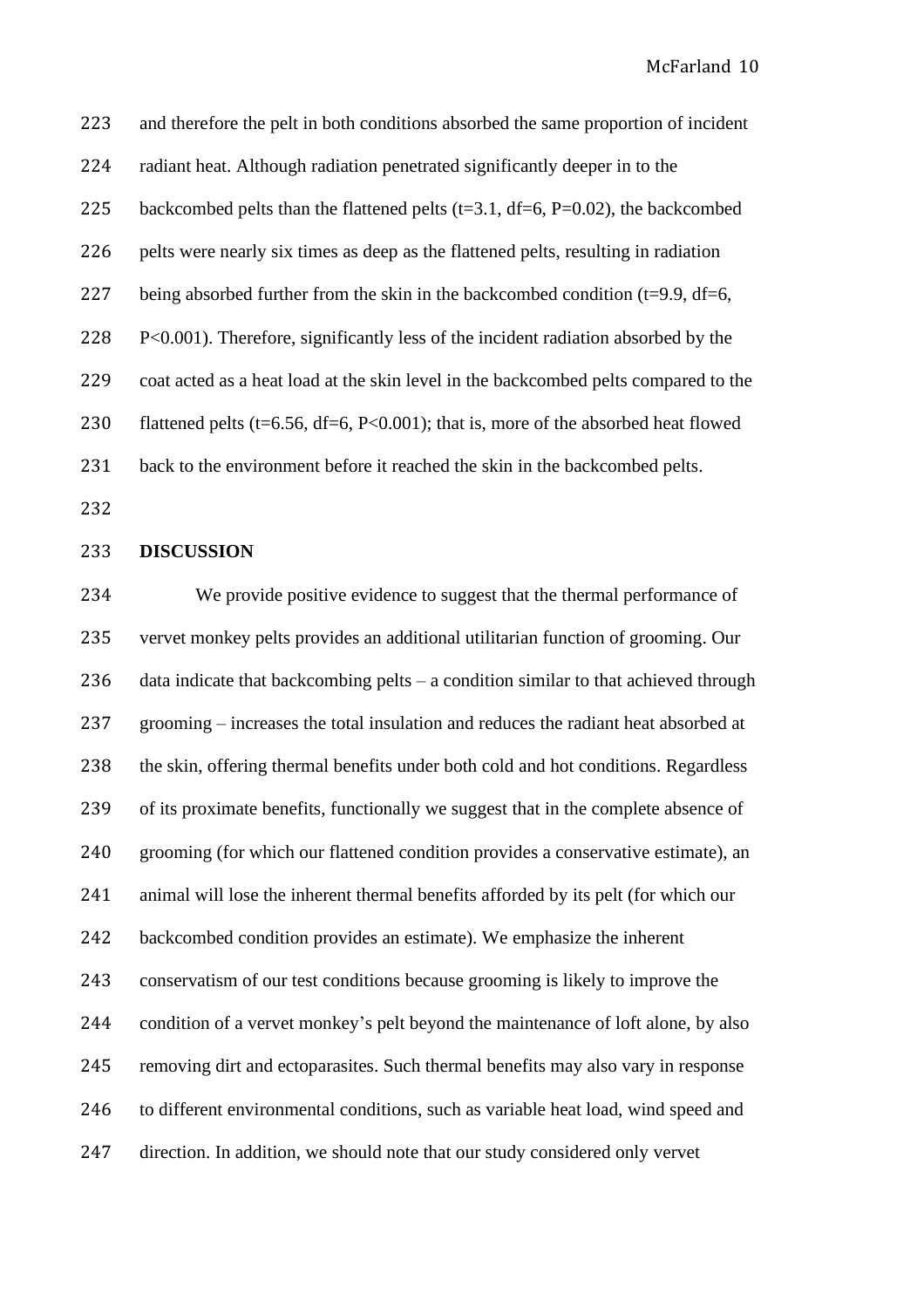monkey pelts, which have a uniform coat color. Species-specific differences in pelt color, depth, hair length and density, may also have an impact on the thermal properties of primate pelts.

 Although our findings are not intended to negate the idea that social factors play a critical part in shaping grooming patterns, the idea that "in the absence of such [i.e., social] explanation, it is difficult to explain why such intense (and otherwise functionless) grooming should apparently play so important a role in primate sociality" ([Dunbar & Schultz, 2010]: p782) may need some revision: such 'functionless' grooming maintains pelt loft, expanding the utilitarian function of grooming beyond hygiene alone.

 The insulation provided by an animal's pelt is proportional to its depth [Scholander et al., 1950; Schmidt-Nielsen, 1997], and many mammals (and birds) can acutely adjust the depth of their pelt by piloerection. While piloerection can achieve some of the benefits we here ascribe to grooming, the effectiveness of 262 piloerection depends fundamentally on the condition of the hair, for which grooming is essential. Without grooming, the pelt would become matted, as well as infiltrated with dirt and parasites, and the efficiency of piloerection would be greatly reduced. Thus, we argue that the two are not independent, and should be considered as inseparable parts of the same thermoregulatory strategy: piloerection and grooming can be combined to compensate for changes in the environment by improving insulation, while reducing the energy expenditure associated with other autonomic thermoregulatory processes.

 Similar reasoning explains the ability of animals to remain active while exposed to a radiant heat load that, during summer, can be up to twenty times the metabolic heat production of a resting animal [Maloney & Dawson, 1995;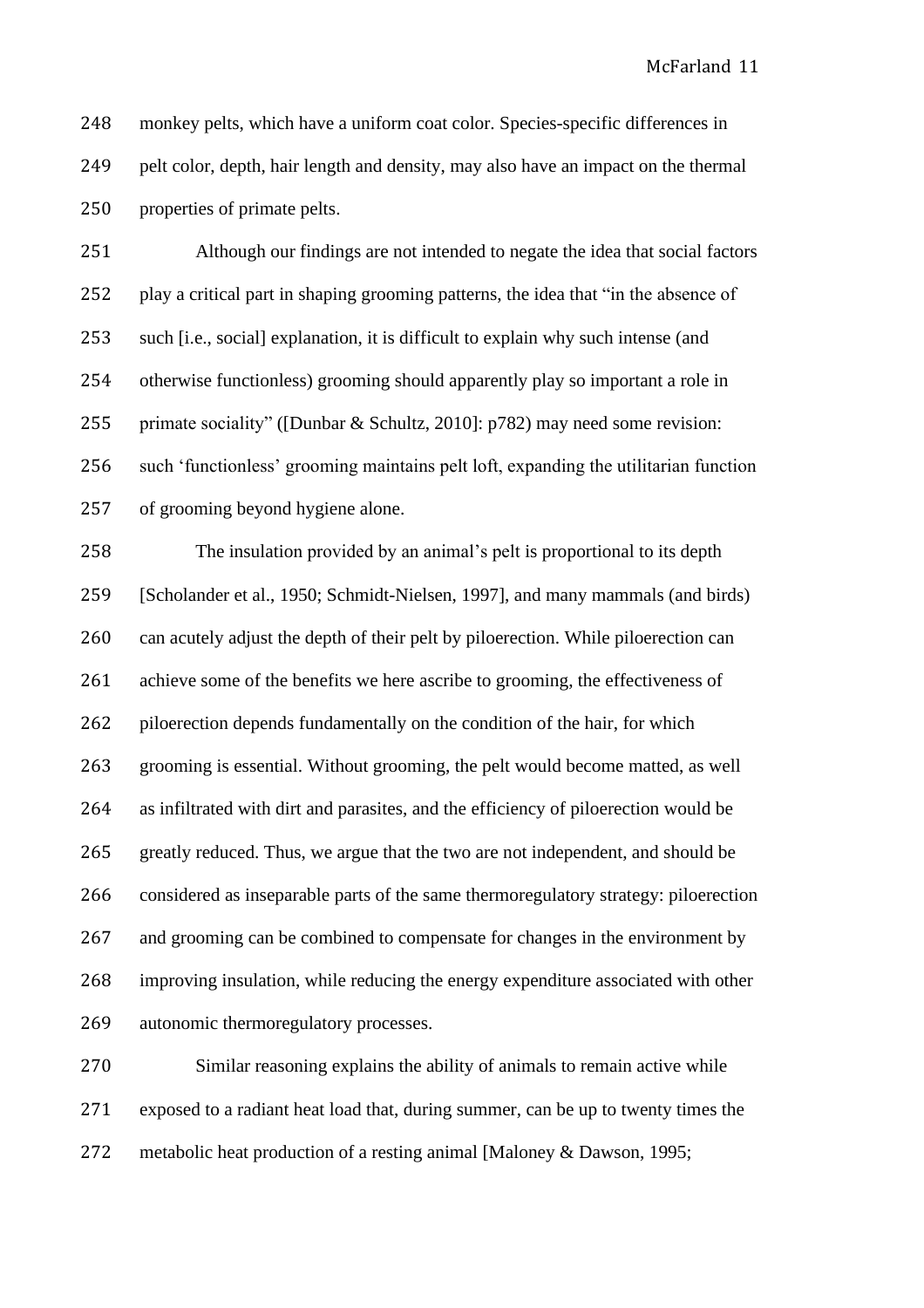| 273 | Walsberg & Wolf, 1995]. Although it was originally surmised that solar heat load      |
|-----|---------------------------------------------------------------------------------------|
| 274 | was a simple function of pelt color, it is now recognized that the factors            |
| 275 | determining solar heat load are complex, and include other coat characteristics that  |
| 276 | determine how far radiation penetrates into a coat before absorption. Radiation that  |
| 277 | penetrates further results in radiant heat being produced closer to the skin,         |
| 278 | increasing the heat load on an animal [Hutchinson & Brown, 1969; Walsberg et          |
| 279 | al., 1978; Maloney & Dawson, 1995]. We show that simulated grooming reduces           |
| 280 | the radiant heat load significantly by increasing pelt depth and causing radiation to |
| 281 | be absorbed further from the skin. While radiation did penetrate further into the     |
| 282 | groomed coat, possibly because the looser structure of the hairs permitted such       |
| 283 | penetration, the increase in pelt depth far exceeded the increased penetration.       |
| 284 | These results support the argument that radiant heat load is largely independent of   |
| 285 | radiation absorption, and therefore of animal coloration [Dawson et al., 2014].       |
| 286 | Given that animals can only groom a circumscribed fraction of their own               |
| 287 | bodies [Barton, 1985], this thermoregulatory benefit provides allogrooming with       |
| 288 | an additional, utilitarian, value as an exchangeable commodity within a social        |
| 289 | group [Barrett et al., 1999; Henzi & Barrett, 1999] which, given constant             |
| 290 | degradation of pelt condition, is likely to remain relatively consistent over time.   |
| 291 | Grooming is also likely to be especially important for strepsirrhines and tarsiers,   |
| 292 | which lack the musculature necessary for pilomotor control [Chaplin et al., 2014].    |
| 293 | These thermoregulatory-related advantages have implications for analyses of           |
| 294 | grooming, not only at the proximate level of value matching, but also functionally,   |
| 295 | since the thermal benefits of grooming might contribute to the documented             |
| 296 | positive relationship between measures of social engagement and individual            |
| 297 | fitness [Silk et al., 2009; McFarland & Majolo, 2013; Archie et al., 2014;            |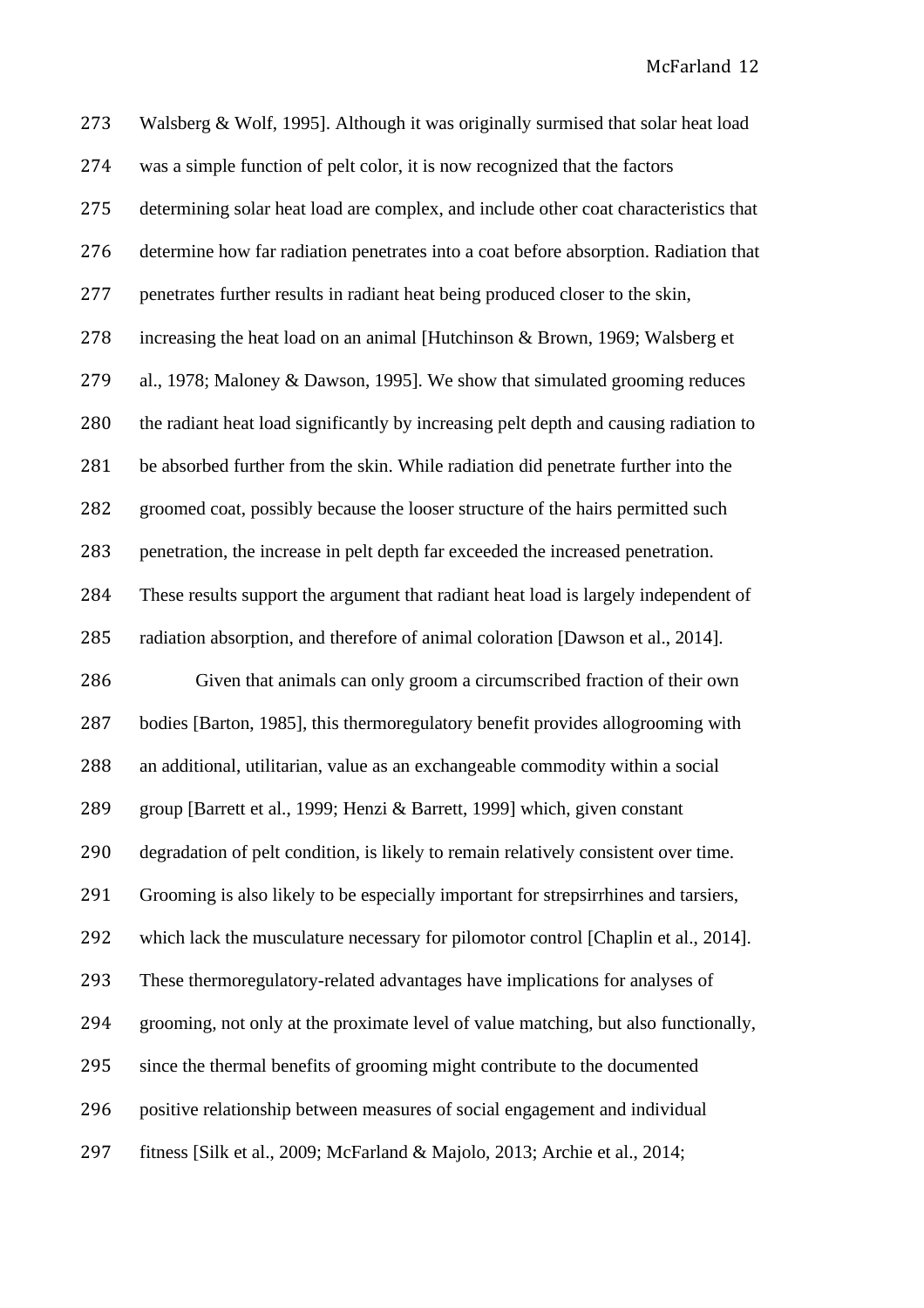| 298 | McFarland et al., 2015]. Social thermoregulation among primates (e.g., grooming |  |  |  |
|-----|---------------------------------------------------------------------------------|--|--|--|
|     |                                                                                 |  |  |  |

and huddling) can help buffer thermal fluctuations within an environment, reduce

the energetic costs associated with autonomic thermoregulation, and should

promote the establishment of larger social networks [Dunbar, 2009; Satinoff,

- 2011; IJzerman et al., 2015; McFarland et al., 2015].
- 

## **ACKNOWLEDGMENTS**

This project was supported by a Claude-Leon Fellowship, an Association

for the Study of Animal Behaviour grant, and a Faculty research grant from the

- University of the Witwatersrand, awarded to R.M., NSERC (Canada) Discovery
- grants to S.P.H. and L.B., NRF (South Africa) grants to S.P.H and support from
- the Canada Research Chair Program to LB. We thank Dr. Thomas J. Bruno from
- the Applied Chemicals and Materials Division of the National Institute of
- Standards and Technology, USA, for the provision of the certified thermal blanket
- that was used to calibrate the heat flux transducers.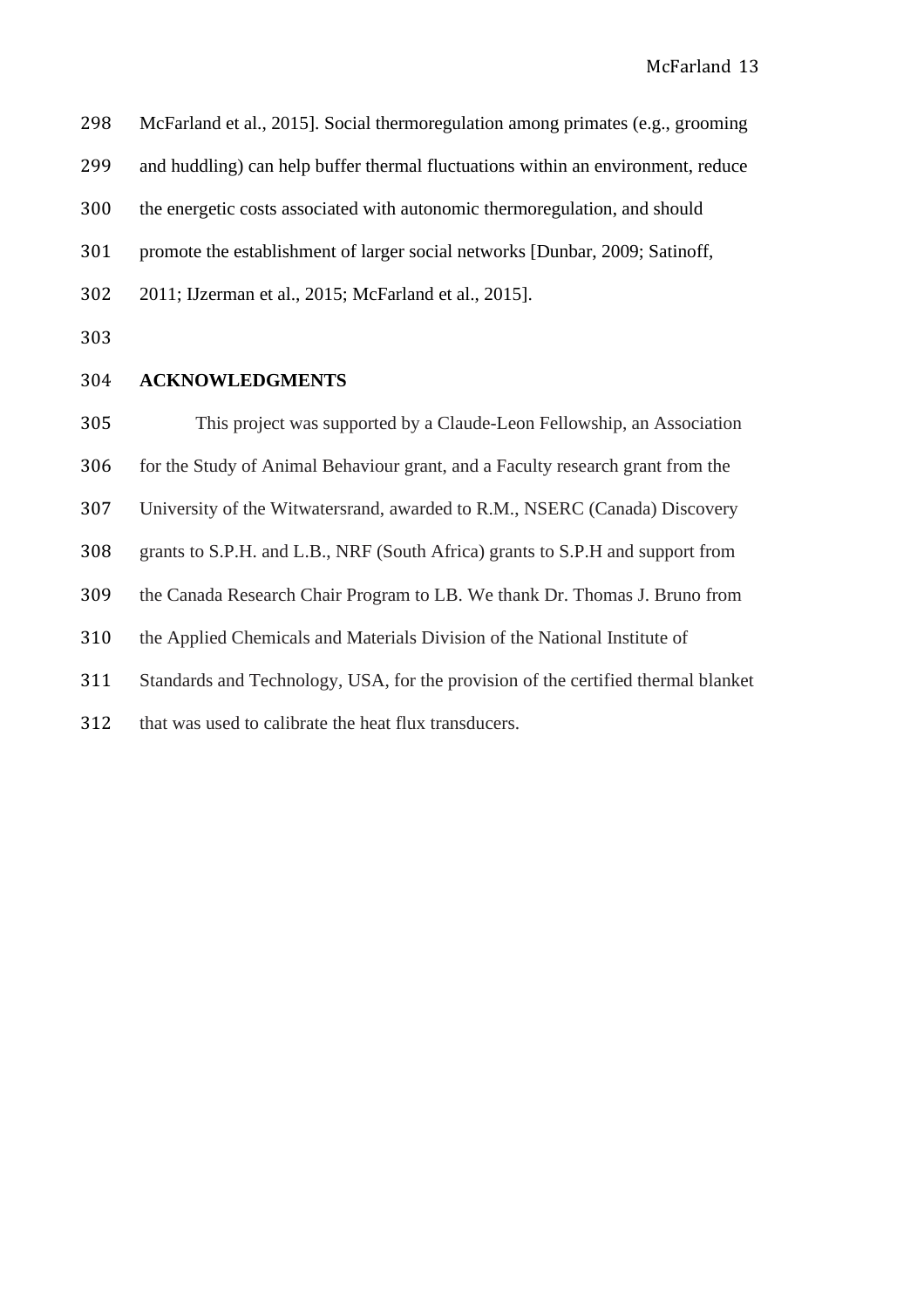### **REFERENCES**

- Akinyi MY, Tung J, Jeneby M, Patel NB, Altmann J, Alberts SC. 2013. Role of
- grooming in reducing tick load in wild baboons (*Papio cynocephalus*). Animal
- Behavior 85:559–568.
- Archie EA, Tung J, Clark M, Altmann J, Alberts SC. 2014. Social affiliation
- matters: both same-sex and opposite-sex relationships predict survival in wild
- female baboons. Proceedings of the Royal Society B 281:20141261.
- Barrett L, Henzi SP, Weingrill T, Lycett JE, Hill RA. 1999. Market forces predict
- grooming reciprocity in female baboons. Proceedings of the Royal Society B
- 266:665–670.
- Barton R. 1985. Grooming site preferences in primates and their functional
- implications. International Journal of Primatology 6:519-532.
- Chaplin G, Jablonski NG, Sussman RW, Kelley EA. 2014. The role of piloerection
- in primate thermoregulation. Folia Primatologica 85:1-17.
- Dawson TJ, Maloney SK. 2004. Fur versus feathers: The different roles of red
- kangaroo fur and emu feathers in thermoregulation in the Australian arid zone.
- Australian Mammalogy 26:145-151.
- Dawson TJ, Webster KN, Maloney SK. 2014. The fur of mammals in exposed
- environments; do crypsis and thermal needs necessarily conflict? The polar bear
- and marsupial koala compared. Journal of Comparative Physiology B 184:273-
- 284.
- Dunbar RIM, Sharman M. 1984. Is social grooming altruistic? Zeitschrift für
- Tierpsychologie 64:163–173.
- Dunbar RIM. 2009. The social brain hypothesis and its implications for social
- evolution. Annals of Human Biology 36:562-572.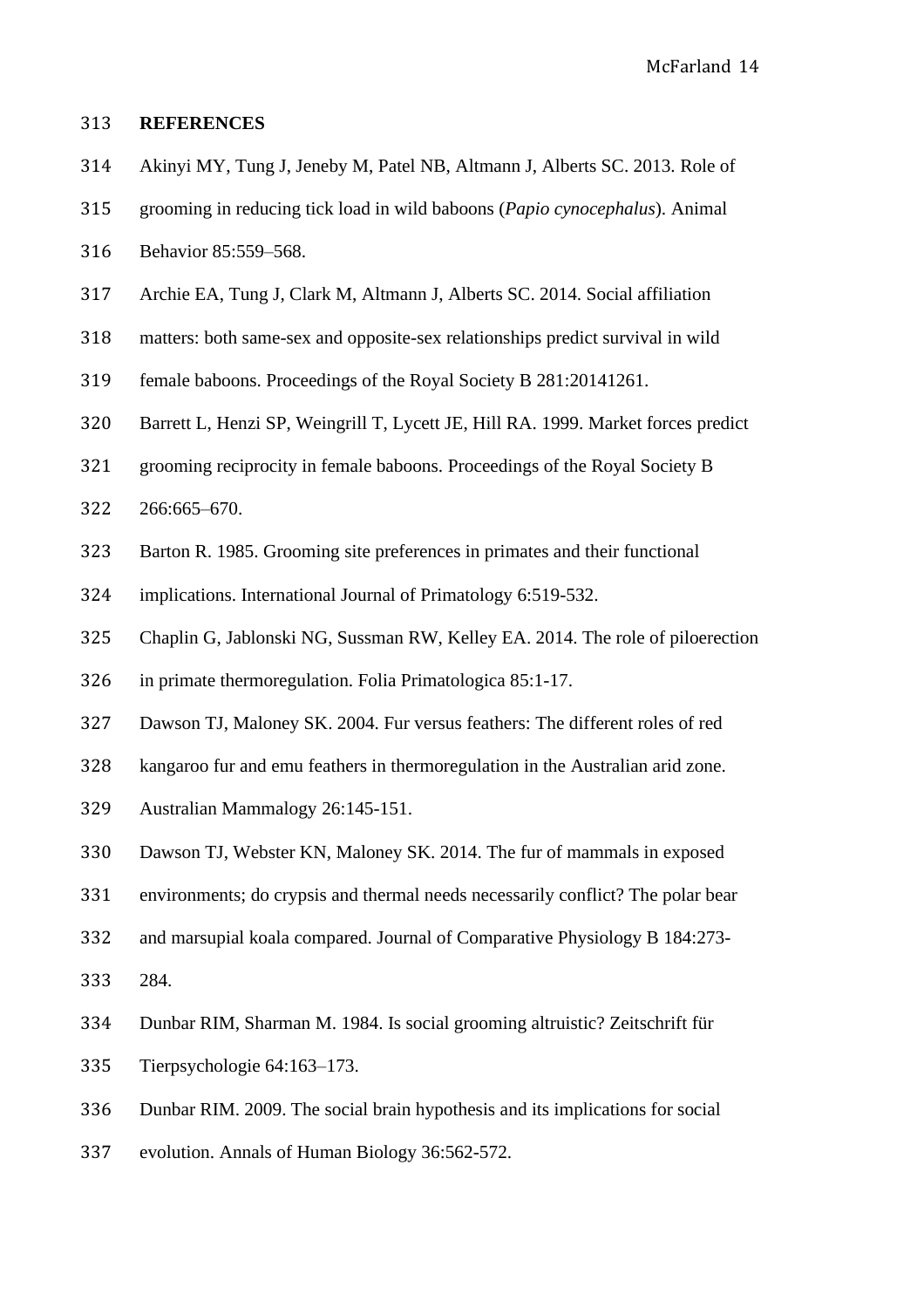- Dunbar RIM, Shultz S. 2010. Bondedness and sociality. Behaviour 147:775-803.
- Grueter CC, Bissonnette A, Isler K, van Schaik CP. 2013. Grooming and group
- cohesion in primates: implications for the evolution of language. Evolution and
- Human Behavior 34:61-68.
- Henzi SP, Barrett L. 1999. The value of grooming to female primates. Primates
- 40:47-59.
- Hetem RS, de Witt BA, Fick LG, Fuller A, Kerley GIH, Meyer LCR, Mitchell D,
- Maloney SK. 2009. Body temperature, thermoregulatory behavior and pelt
- characteristics of three colour morphs of springbok [*Antidorcas marsupialis*].
- Comparative Biochemistry and Physiology A 152:379-388.
- Hutchins M, Barash DP. 1976. Grooming in primates: implications for its
- utilitarian function. Primates 17:145-150.
- Hutchinson JCD, Brown GD. 1969. Penetrance of cattle coats by radiation. Journal
- of Applied Physiology 26:454-464.
- Ichirou T, Takefushi H. 1993. Elimination of external parasites (lice) is the
- primary function of grooming in free-ranging Japanese macaques. Anthropological
- Science 101:187-193.
- IJzerman H, Coan JA, Wagemans FMA, Missler MA, Van Beest I, Lindenberg S,
- Tops M. 2015. A theory of social thermoregulation in human primates. Frontiers
- in Psychology 6:464.
- Lehmann T. 1993. Ectoparasites: direct impact on host fitness. Parasitology Today 9:8-13.
- Maloney SK, Dawson TJ. 1995. The heat load from solar radiation on a large,
- diurnally active bird, the emu (*Dromaius novaehollandiae*). Journal of Thermal
- Biology 20:381-387.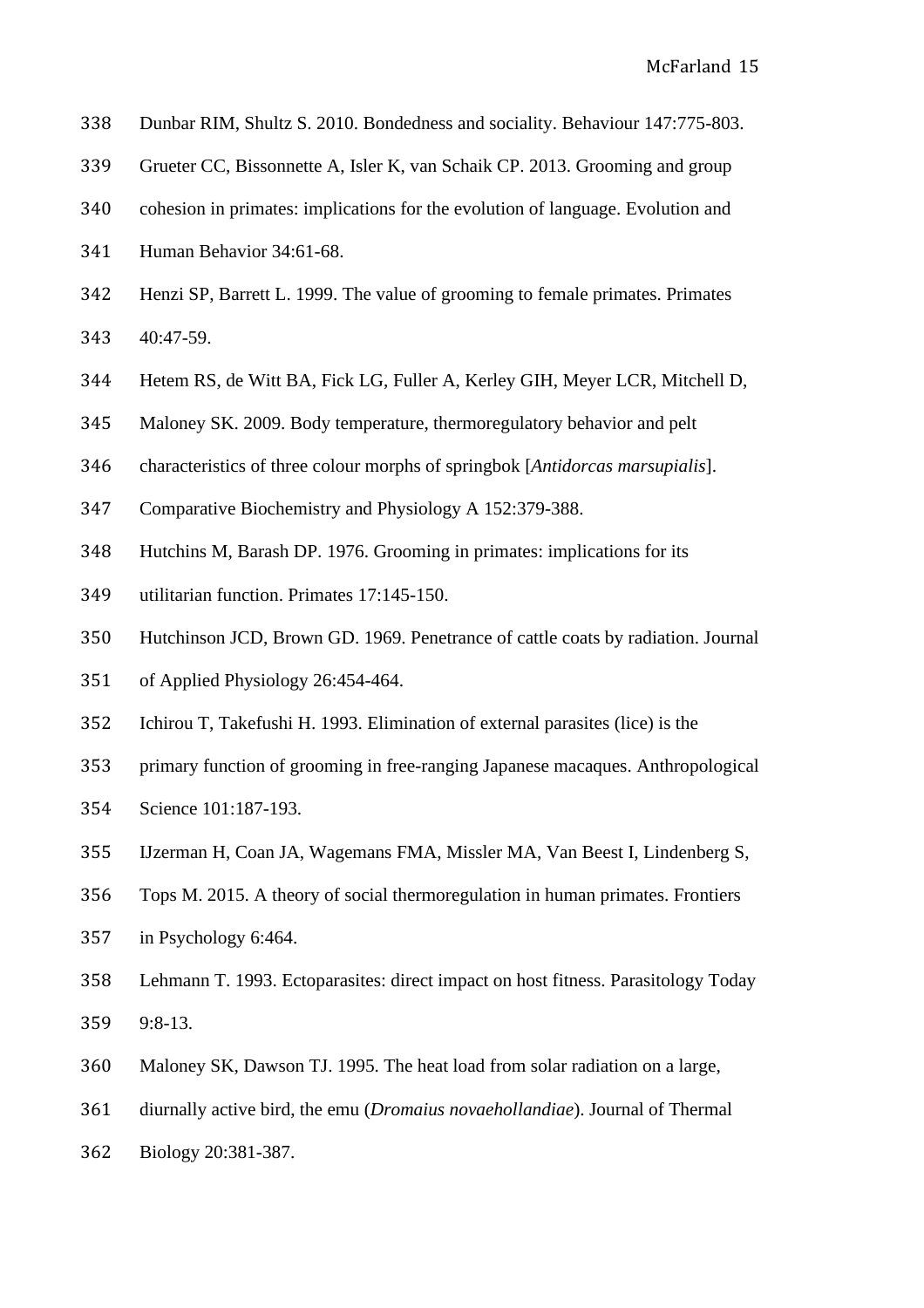- McFarland R, Majolo B. 2013. Coping with the cold: predictors of survival in wild
- Barbary macaques, *Macaca sylvanus*. Biology Letters 9:20130428.
- McFarland R, Fuller A, Hetem RS, Mitchell D, Maloney SK, Henzi SP, Barrett L.
- 2015. Social integration confers thermal benefits in a gregarious primate. Journal
- of Animal Ecology 84:871–878.
- Robbins CR. 2012. Chemical and physical behavior of human hair. 5th ed. Berlin:
- Springer-Verlag. 724 p.
- Satinoff E. 2011. Behavioral thermoregulation in the cold. Comparative
- Physiology 14:481–505.
- Saunders CD.1988. Ecological, social, and evolutionary aspects of baboon (*Papio*
- *cynocephalus*) grooming behavior, PhD Dissertation, Cornell University.
- Schmidt-Nielsen K. 1997. Animal physiology: Adaptation and environment.
- Cambridge: Cambridge University Press. 613 p.
- Scholander PF, Walters V, Hock R, Irving L. 1950. Body insulation of some arctic
- and tropical mammals and birds. Biology Bulletin 99:225-236.
- Silk JB, Beehner JC, Bergman TJ, et al., 2009. The benefits of social capital: close
- social bonds among female baboons enhance offspring survival. Proceedings of
- the Royal Society B 276:3099-3104.
- Sparks J. 1967. Allogrooming in Primates: a Review. In: Morris D, editor. Primate
- ethology. New Jersey, US: New Brunswick, p 148-175.
- Walsberg GE, Campbell GS, King JR. 1978. Animal coat color and radiative heat
- gain: A re-evaluation. Journal of Comparative Physiology B 126:211-222.
- Walsberg GE, Wolf BO. 1995. Effects of solar radiation and wind speed on
- metabolic heat production by two mammals with contrasting coat colours. Journal
- of Experimental Biology 198:1499-1507.